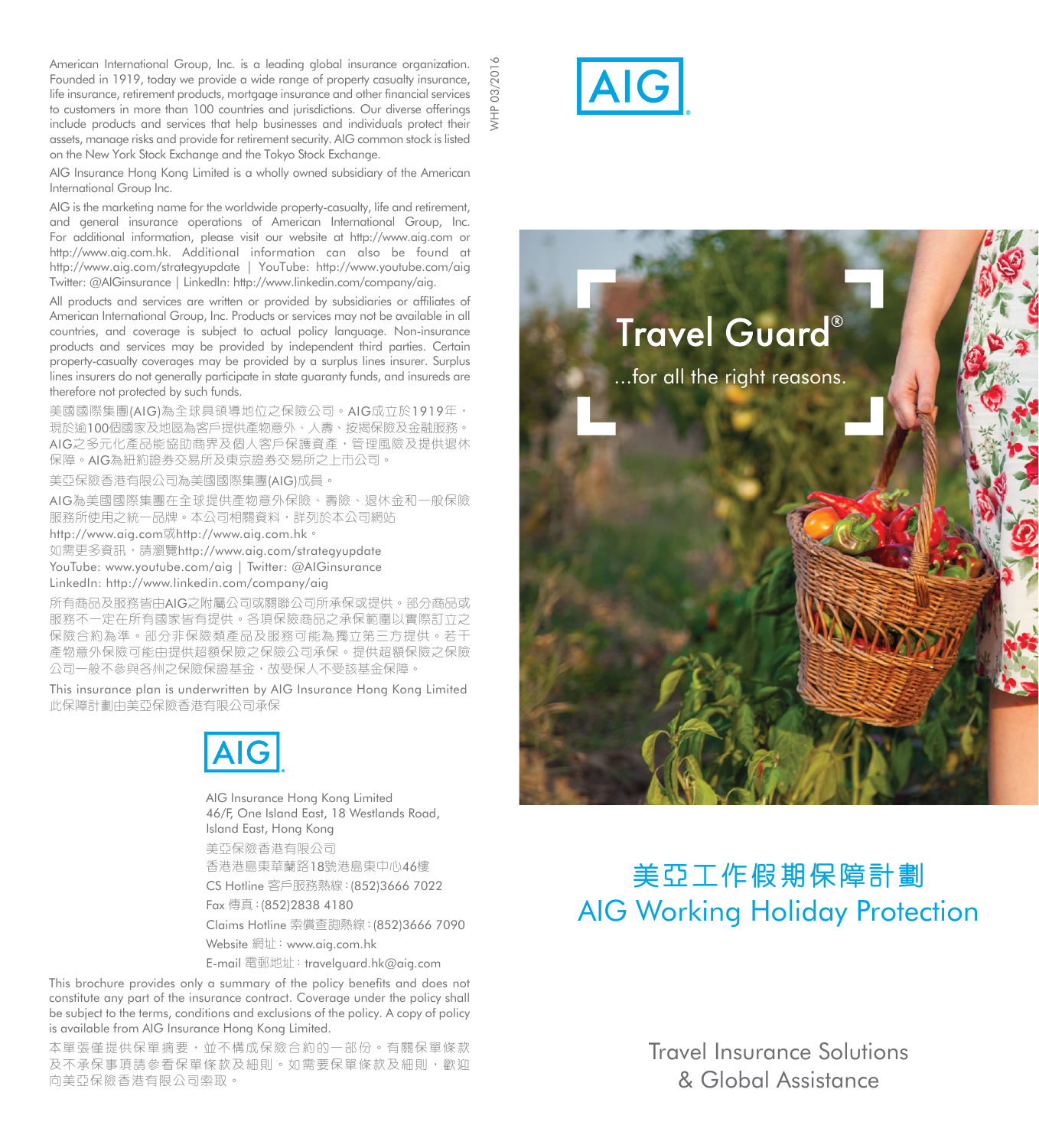「工作假期計劃」是香港特區政府與多國政府簽訂的 雙邊安排協議,讓香港的年輕人可於為期一年內到 外地旅遊及從事短期工作。

# 保障特點

- 提供全年的工作假期保障,並同時保障工作假期以外之旅遊
- 保障一般於工作假期從事之工作,如生果採摘、餐廳或 店舖服務及雜工等
- 卓越計劃共有13項保障,提供更全面的海外保障

美亞保險現特別推出「美亞工作假期保障計劃」,為 參加此計劃的年輕人提供最全面的保障,讓他們無憂 無慮地體驗外地不同文化及生活,從而實現夢想。

- 所有保障均不設自負額
	- 返港後覆診費用(包括中醫、跌打或脊醫費用)
		- 卓越計劃附送「中國支援咭」提供國內住院按金保證服務
		- 24小時全球緊急支援服務

# 保障範圍

| 最高賠償額 (港元)         |                    |
|--------------------|--------------------|
| 基本計劃               | 卓越計劃               |
| 780,000<br>390,000 | 780,000<br>390,000 |
| 780,000            | 1,950,000          |
| 3,900              | 3,900              |
| 23,400             | 23,400             |
| 15,600             | 15,600             |
| 23,400             | 23,400             |
| 19,500             | 19,500             |
| 7,800              | 7,800              |
| 1,950,000          | 1,950,000          |
| 不適用                | 3,120              |
| 不適用                | 780                |
| 不適用                | 78,000             |
| 不適用                | 780,000            |
|                    |                    |

# 屆時請致電Travel Guard 國際支援熱線 (852) 3516 8699 以作出有關安排

| 保費<br>مستعمد فبالبارز |           |      |
|-----------------------|-----------|------|
| 全汁保養<br>__            | O E<br>◡◡ | 5951 |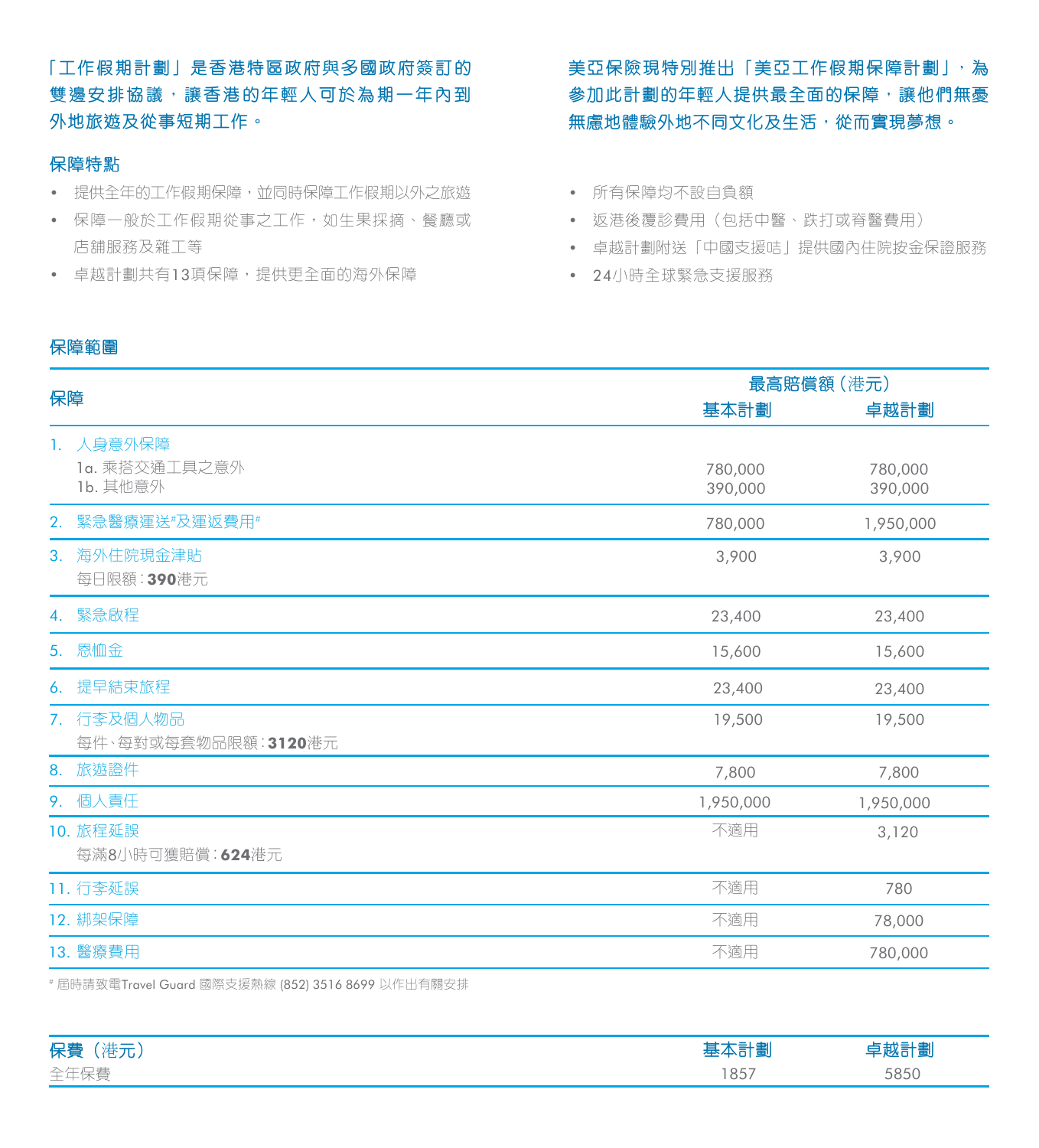# 保障摘要

# 1. 人身意外保障

保障因意外而導致身故、永久傷殘或嚴重燒傷

# 1a. 乘搭交通工具之意外

保障當意外發生時,受保人

- 以付款乘客身份乘搭公共交通工具;或
- 乘坐由旅行社安排的交通工具;或
- 正在駕駛或乘坐私人車輛

# 1b. 其他意外

保障非第1a項所述之意外

### 主要不保事項包括

• 由疾病或病毒引致的損害

# 2. 緊急醫療運送及運返費用

提供緊急醫療運送、協助安排交通及護理等服務,運送 受保人到其他地方作適當治療及/或安排運送遺體或骨灰 返回香港

# 主要不保事項包括

• 未經由本公司或其授權代表同意及安排

# 3. 海外住院現金津貼

若受保人於海外住院,每日可獲現金津貼390港元,最 高賠償額為3,900港元

# 主要不保事項包括

- 該項手術或治療可延期至返回香港後進行
- 未能提供合格醫生之醫療報告

# 4. 緊急啟程

賠償受保人因身故或嚴重受傷或患上嚴重疾病,需要1名 成年直系親屬前往該地,所引致之合理旅遊票及/或住宿 費。此保障在受保日期中只可索償一次

### 主要不保事項包括

• 未能提供合格醫生之醫療報告

# 5. 恩恤金

若受保人因疾病而不幸身故,其遺產承繼人將可獲恩恤賠償

# 6. 提早結束旅程

受保人因下列原因而必須提早結束及縮短旅程返回香港, 賠償其額外之旅遊票:

- 受保人嚴重受傷、患上嚴重疾病
- 受保人的直系親屬身故、嚴重受傷或患上嚴重疾病
- 目的地突然爆發暴動或民亂、天然災害或廣泛性爆發傳染病 此保障在受保日期中只可索償一次

### 主要不保事項包括

• 有關引致中斷旅程的情況在購買此保險前已發生

# 7. 行李及個人物品

賠償受保人因被偷竊、搶劫或爆竊而引致行李、衣服及 個人財物之意外遺失或損毀

• 每件、每對或每套物品賠償限額:3,120港元

# 主要不保事項包括

- 珠寶手飾或配件、手提電話(包括電子手帳電話及配件)、 現金(包括支票/旅遊支票等)、電子貨幣(包括信用卡或 八達通等)、證劵、票或文件
- 遺失後24小時內未有向當地警方報失及未能逞交當地 警方之遺失報告
- 基於同一個原因於第11項「行李延誤」同時提出索償

# 8. 旅遊證件

賠償受保人因被偷竊、爆竊或搶劫而遺失旅遊證件及/或 旅遊票之有關補領費用及額外旅遊票及/或住宿費

# 主要不保事項包括

- 與是次受保旅程無關之證件及/或簽證及/或旅遊票
- 遺失後24小時內未有向當地警方報失及未能逞交當地 警方之遺失報告

# 9. 個人責任

保障受保人因疏忽導致他人身故、身體損傷或財物損毀 而須負上之法律責任

# 主要不保事項包括

- 屬於受保人、其直系親屬、僱主或僱員的財產損失
- 受保人對其直系親屬、僱主或僱員的責任
- 屬於受保人或由受保人看管的財產
- 由於擁有或使用車輛、飛機、輪船、槍械或動物所引起 的責任

# 10. 旅程延誤(只適用於卓越計劃)

若受保人由香港出發之行程因所乘之公共交通工具因 惡劣天氣、機件故障、天然災害、騎劫或公共交通工具 機構員工罷工而導致行程延誤,每滿8小時可獲現金賠償 624港元,最高賠償額為3,120港元。受保人只可索償 出發或到達其中一項的延誤

### 主要不保事項包括

- 未能獲取公共交通工具機構書面證明延誤的時間及原因
- 受保人最終未有登上有關公共交通工具機構所安排之 首班取替交通工具
- 公共交通工具延遲到達而相繼引起各接駁公共交通工具 之延誤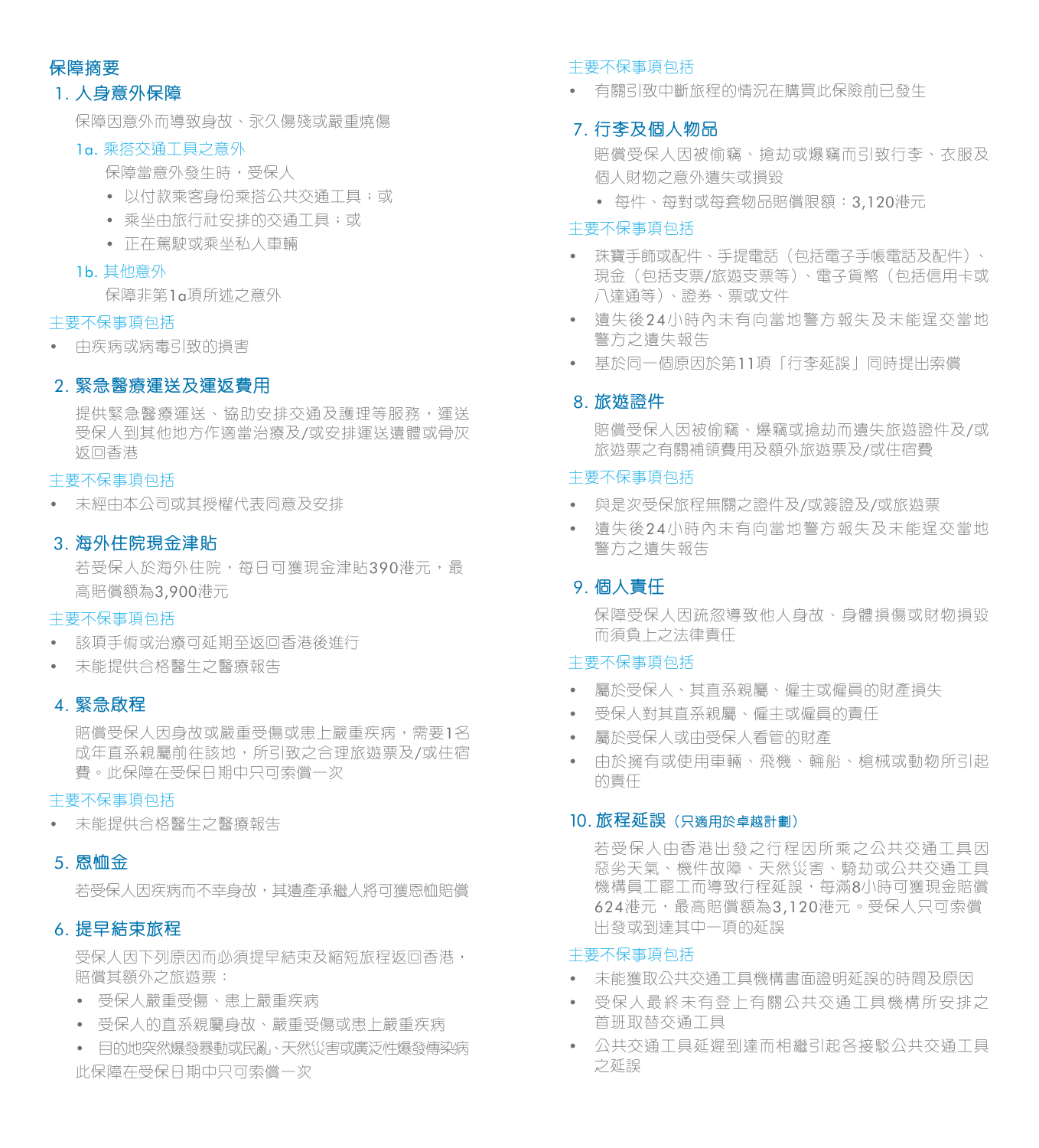# 11. 行李延誤(只適用於卓越計劃)

受保人從香港出發時,其行李因被誤送以致受保人於 抵達目的地10小時後仍未取得行李,有關購置必須品之 實際費用,將可獲得最高780港元賠償。此保障在受保 日期中只可索償一次

# 主要不保事項包括

- 未能獲取公共交通工具機構書面證明延誤時間及原因
- 基於同一原因於第7項「行李及個人物品」同時提出索償

### 12. 綁架保障 (只適用於卓越計劃)

賠償受保人因遭遇綁架而導致意外身故

### 主要不保事項包括

• 受保人詐騙、不誠實或刑事行為而發生的綁架事件

# 13. 醫療費用(只適用於卓越計劃)

賠償旅程中因意外受傷或患病而須接受治療、外科手術 及住院服務之費用

包括回港30日內之覆診費用:

- 意外受傷或疾病覆診費限額:39,000港元
- 中醫、跌打或脊醫服務覆診費限額:每日每次156港 元,最高賠償額為1.794港元

# 主要不保事項包括

- 受保旅程之目的為醫治疾病或違反合格醫生之勸告進行 受保旅程
- 一切毋須由受保人支付及/或已包括於受保旅程中的費用 支出
- 未能提供合格醫生之醫療報告



# 適用於所有保障項目的主要不保事項包括

- 戰爭、內戰、敵侵、叛亂、運用軍事力量、篡奪政府或軍權
- 任何非法、違反政府法案/法令的行為或活動
- 任何投保前已存在之疾病或傷患;分娩或懷孕;流產或 其他由性接觸感染之疾病、愛滋病及性病或有關連之病症
- 從事或參與任何持械紀律性部隊;以航空公司空勤人員 身份乘搭或駕駛飛機所引致的損傷,受僱任何交通工具 的司機等
- 自殺、企圖自殺或故意自我傷害;精神或神經失調
- 與服用酒精或藥物有關損失,但由合格醫生所處方之酒精 或藥物除外
- 任何賽車活動、比賽、職業運動、參與可賺取收入或報酬的 運動或極限運動
- 參與探險跋涉或類似行程
- 不保國家:阿富汗、古巴、剛果民主共和國、伊朗、伊拉克、 利比里亞、蘇丹、敘利亞
- 任何恐怖行為,但第1項「人身意外」、第2項「緊急醫療 運送及運返費用」、第3項「海外住院現金津貼」、第4項 「緊急啟程」、第5項「恩恤金」及第13項「醫療費用」除外
- 任何恐怖分子或恐怖組織成員、從事毒品買賣者、核武器、 化學或生物武器提供者

# 重要事項

- 投保年齡及資格:18-31歲之香港居民及擁有由有關工作假期 參與國家發出的工作假期簽證或有關文件(工作假期參 與國家名單可參閱http://www.labour.gov.hk/tc/plan/ whs.htm網頁)
- 旅程必須由香港出發
- 每次補領中國支援卡之費用為97.5港元
- 如保單持有人可在受保日期前取消保單, 並交回被拒絕 簽發工作假期簽證申請文件,保費可全部退還,但須 支付390港元行政費

# 重覆保障

若受保人為同一旅程購買多於一份由美亞保險香港有限公司 承保的自購綜合保險,本公司只會根據可獲較高賠償額的 一份保單作出賠償

# 索償手續

請於事件發生後30日內填妥賠償表格,並連同所有有關文件 送交本公司辦理賠償事宜

此計劃由美亞保險香港有限公司承保。

本小冊子僅提供保單摘要,有關保單承保範圍及不保事項將 詳列於保單。

如本小冊子之譯本於意義上有任何爭議,一概以英文為準。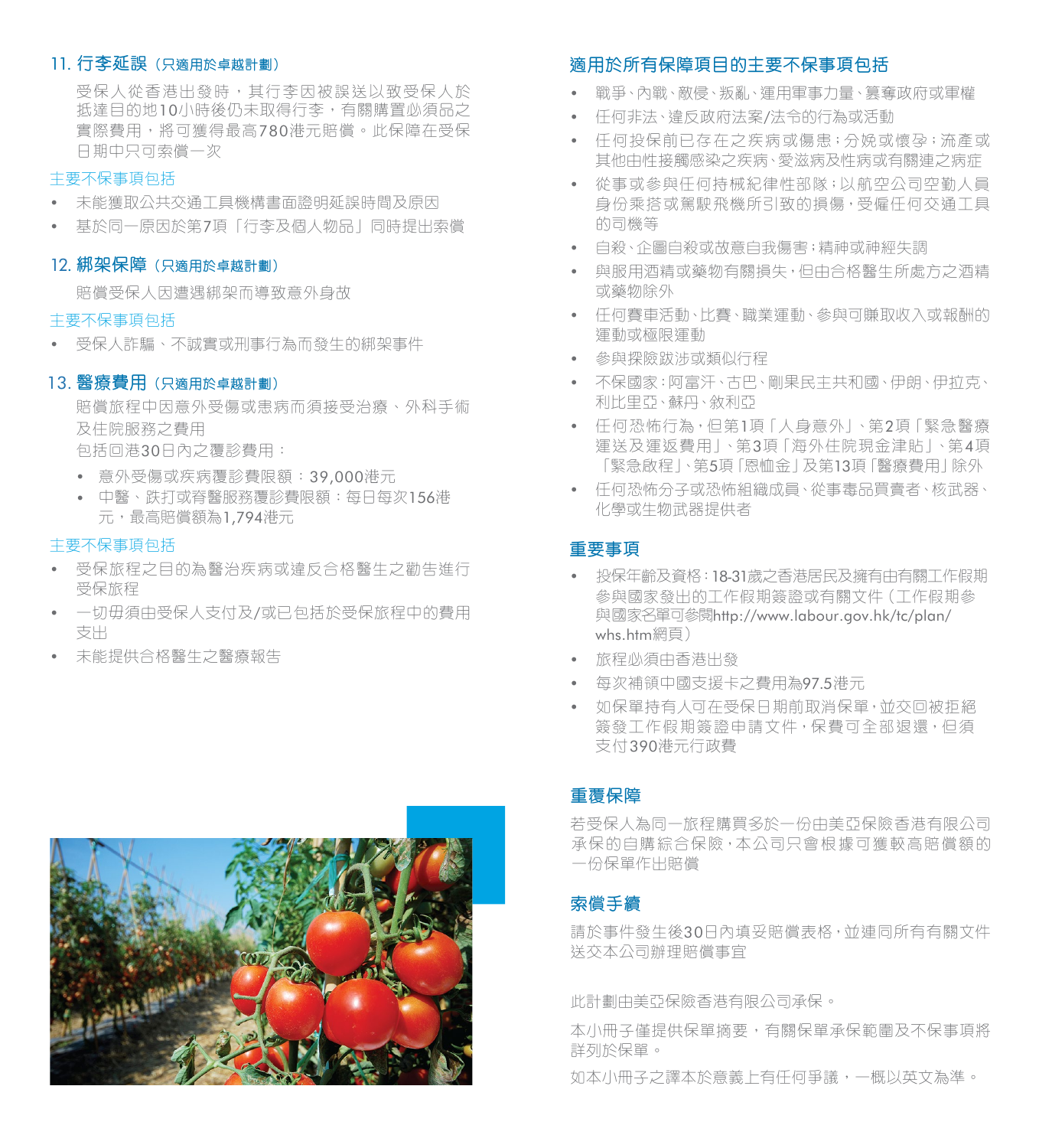Working Holiday Scheme is a bilateral agreement signed between the Government of the HKSAR and the government of different countries which allows Hong Kong young people to stay and take up a short-term employment in these countries.

# Unique Features

- Provide full year overseas coverage in working holiday destinations and leisure trip outside the destinations
- Cover the jobs normally performed during working holidays including fruit picking, services in restaurant or shop and some labor works
- More comprehensive protection for Premier Plan with 13 items of coverage

AIG Hong Kong provides a comprehensive coverage of AIG Working Holiday Protection for young people who can gain valuable experience on local culture and life overseas by enjoying worriless travel so as to accomplish their dreams.

- No excess on all benefits
- Follow up Medical Expenses in Hong Kong including Chinese Medicine Practitioner or Chiropractor treatments
- Premier Plan includes Free China Assist Card which provides hospital guarantee admission deposit in Mainland China
- 24-hour Worldwide Emergency Assistance Services

|                                                                                               |                    | Maximum Benefit (HKD\$) |  |
|-----------------------------------------------------------------------------------------------|--------------------|-------------------------|--|
| <b>Benefits</b>                                                                               | <b>Basic Plan</b>  | <b>Premier Plan</b>     |  |
| 1. Personal Accident<br>1a. Accident while in a Common Carrier<br>1b. Other Accidents         | 780,000<br>390,000 | 780,000<br>390,000      |  |
| 2. Emergency Medical Evacuation <sup>#</sup> and Repatriation of Remains <sup>#</sup>         | 780,000            | 1,950,000               |  |
| 3.<br>Overseas Hospital Income<br>Sub-limit per day: HKD\$390                                 | 3,900              | 3,900                   |  |
| <b>Compassionate Visit</b><br>4.                                                              | 23,400             | 23,400                  |  |
| <b>Compassionate Death Cash</b><br>5.                                                         | 15,600             | 15,600                  |  |
| 6. Journey Curtailment                                                                        | 23,400             | 23,400                  |  |
| 7. Baggage & Personal Effects<br>Sub-limit per article/pair/set of articles: <b>HKD\$3120</b> | 19,500             | 19,500                  |  |
| 8. Travel Document                                                                            | 7,800              | 7,800                   |  |
| 9. Personal Liability                                                                         | 1,950,000          | 1,950,000               |  |
| 10. Travel Delay<br>Pay HKD\$624 for each full 8 hours delay                                  | Not applicable     | 3,120                   |  |
| 11. Baggage Delay                                                                             | Not applicable     | 780                     |  |
| 12. Kidnapping Benefit                                                                        | Not applicable     | 78,000                  |  |
| 13. Medical Expenses                                                                          | Not applicable     | 780,000                 |  |
| #Traited Curried Applement Hotling (959) 9514 9400 shall be contrated for the expresence of   |                    |                         |  |

Travel Guard Assistance Hotline (852) 3516 8699 shall be contacted for the arrangement

| <b>Premium Table</b> |                   |                     |
|----------------------|-------------------|---------------------|
| Premium (HKD\$)      | <b>Basic Plan</b> | <b>Premier Plan</b> |
| Annual Premium       | 1.857             | 5.850               |

# Schedule of Benefits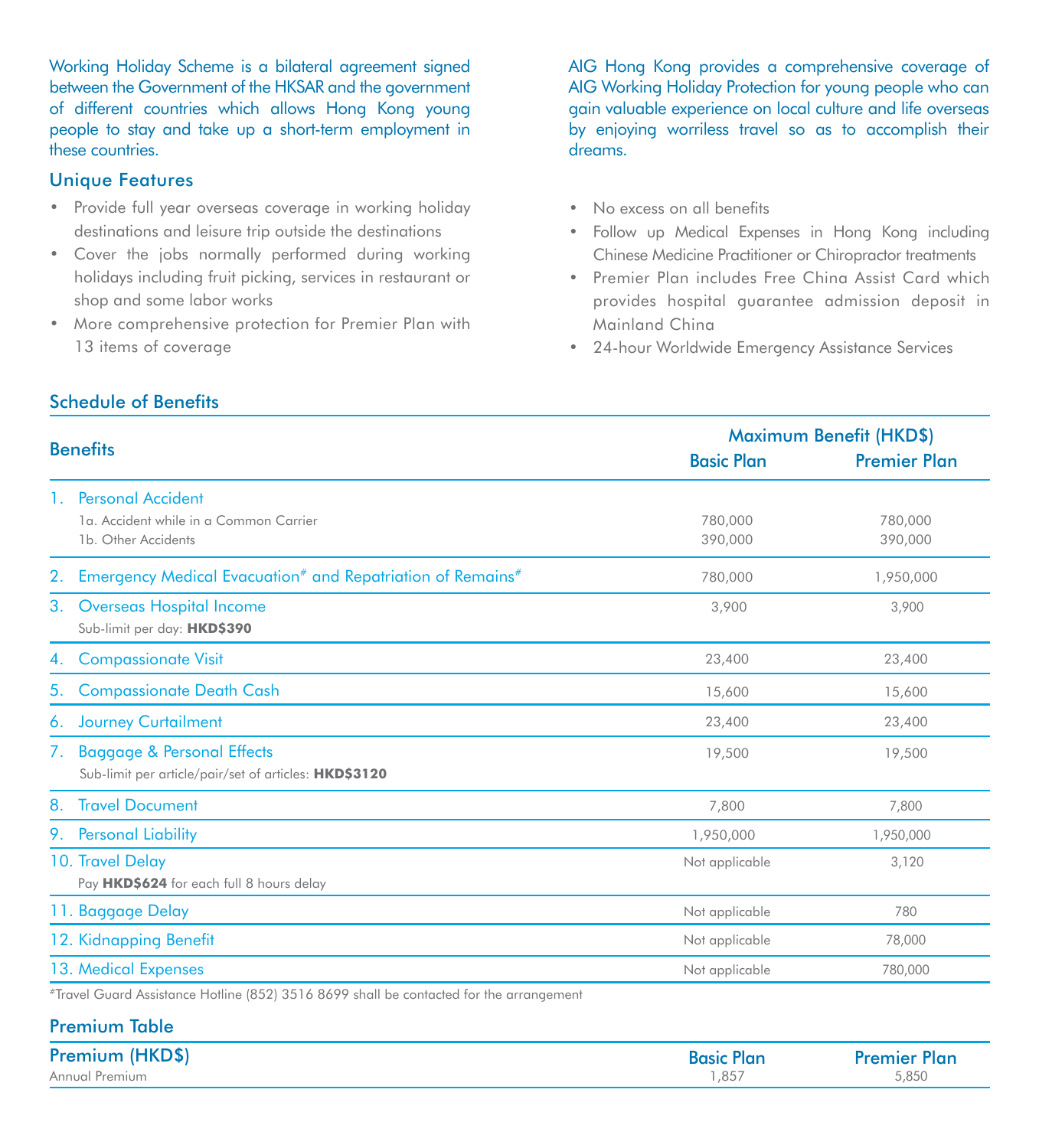# **Benefits Highlight**

# 1. Personal Accident

Cover the following arising from an accident: Major burns, Permanent Total Disablement or Accidental Death

# 1a. Accident while in a Common Carrier

Accident occurring during the Journey while riding as a passenger in a Common Carrier or a Carrier arranged by a travel agent or in an automobile

# 1**b.** Other Accidents

Accidents other than those listed in Section 1a

# Major Exclusions Include

• Any loss caused by an injury or otherwise which is a consequence of any kind of disease or sickness

# 2. Emergency Medical Evacuation and Repatriation of Remains

Provide en-route medical care and transportation to another location for appropriate medical treatment, and arrange for the return of Insured Person's remains to Hong Kong

# Major Exclusions Include

• Not approved and arranged by AIG or its authorized representative

# 3. Overseas Hospital Income

Pay HKD\$390 daily when Insured Person is hospitalized overseas during the Journey up to HKD\$3,900

# Major Exclusions Include

- For surgery or medical treatment when in the opinion of the Qualified Medical Practitioner treating the Insured Person, the treatment can be reasonably delayed until the Insured Person returns to Hong Kong
- For failure to obtain a written medical report from the Qualified Medical Practitioner

# 4. Compassionate Visit

Reimburse for additional Travel Ticket and/or Accommodation for 1 adult Immediate Family Member to fly over in case of Insured Person's death, Serious Injury or Serious Sickness. This coverage can only be utilized once during the Period of Insurance

# Major Exclusions Include

• For failure to obtain a written medical report from the Qualified Medical Practitioner

# 5. Compassionate Death Cash

Pay to Insured Person's estate in case the Insured Person dies due to sickness during the Journey

# 6. Journey Curtailment

Reimburse for additional Travel Ticket if the Insured Person has to terminate and cut short the insured Journey and return to Hong Kong as a result of:

- Serious Injury or Serious Sickness of the Insured Person
- Death, Serious Injury or Serious Sickness of Insured Person's Immediate Family Member
- Unanticipated outbreak of riot or civil commotion, natural disasters or epidemic

This coverage can only be utilized once during the Period of Insurance.

# Major Exclusions Include

• That arises from any circumstances leading to disruption of his/her insured Journey before the purchase of this insurance

# 7. Baggage and Personal Effect

Reimburse for the loss or damage of the Insured Person's baggage, clothing and personal effects incurred as a direct result of theft, robbery or burglary

• Sub-limit per article/pair/set of articles: HKD\$3,120

# Major Exclusions Include

- Jewelry or accessories, mobile phone (including PDA phone and other accessories), money (including checks, traveler's checks, etc), plastic money (including credit card, octopus cards, etc), securities, tickets or documents
- Any loss not reported to the police within twenty-four (24) hours from occurrence of the incident and such police report is not obtained at the place of loss
- For any loss claimed under situation 11 (Baggage Delay) arising from the same cause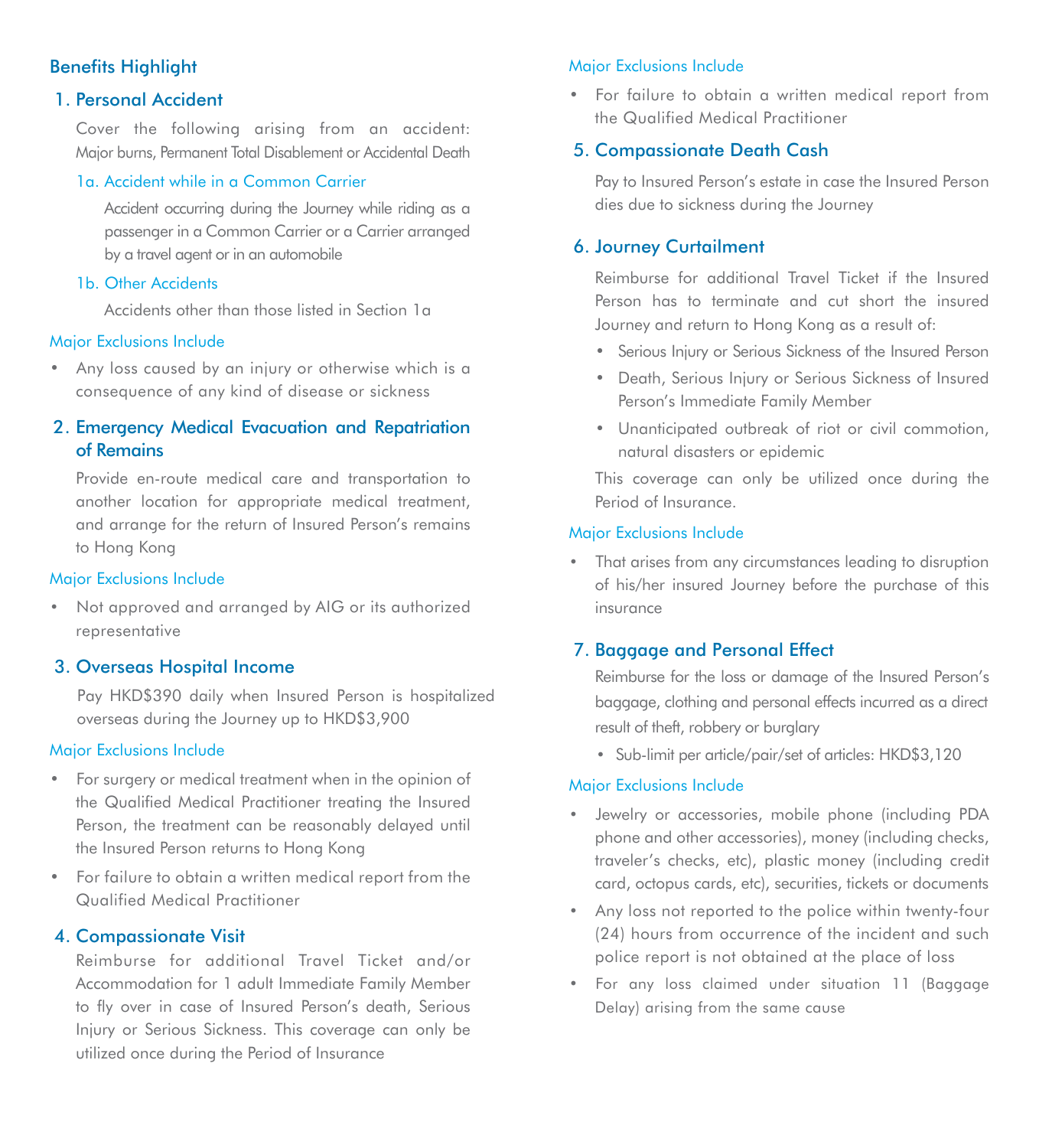# 8. Travel Document

Reimburse for the replacement cost of lost travel documents and/or Travel Tickets and additional Travel Fare and/or Accommodation incurred as a direct result of theft, robbery or burglary

# Major Exclusions Include

- If the lost travel document and/or visa and/or Travel Tickets are not needed by the Insured Person to complete the insured journey
- Any loss not reported to the police within twenty-four (24) hours from occurrence of the incident and such police report is not obtained at the place of loss

# 9. Personal Liability

 To indemnify Insured Person against legal liability to the third parties outside Hong Kong arising as a result of accidental injury, death, loss of or damage to their property caused by Insured Person's negligence. This does not cover the use or hire of any conveyance

# Major Exclusions Include

- Property of any person who is the Insured Person, Insured Person's Immediate Family Member or employer or deemed by law to be his/her employee
- Liability to any person who is the Insured Person's Immediate Family Member or employer or deemed by law to be his/her employee
- Property which belongs to the Insured Person or is in his/her care of custody or control
- Liability arising from the ownership, possession or use of vehicles, aircraft, watercraft, firearms or animals

# 10. Travel Delay (Applicable to Premier Plan Only)

Pay HKD\$624 for each full 8 hours delay up to HKD \$3,120 if the Common Carrier in which Insured Person has arranged to depart from Hong Kong is delayed and caused directly by inclement weather, natural disaster, equipment failure, hijack or strike by the employees of the Common Carrier. This coverage can only claim for either departure delay or arrival delay

# Major Exclusions Include

- Failure of the Insured Person to obtain written confirmation from the Common Carrier on the number of hours of and the reason for such delay
- Any loss arising from failure of Insured Person to get on-board the first available alternative transportation offered by the administration of the relevant Common Carrier
- Any consequential loss arising from the late arrival of a preceding Common Carrier that causes subsequent delays/misconnections of each Common Carrier

# 11. Baggage Delay (Applicable to Premier Plan Only)

Reimburse the expense for the purchase of essential items up to HKD\$780 provided that Insured Person's baggage is delayed for more than 10 hours due to misdirection in delivery by the Common Carrier for the departure from Hong Kong. This coverage can only be utilized once during the Period of Insurance

# Major Exclusions Include

- Failure of the Insured Person to obtain written confirmation from the Common Carrier on the number of hours of and the reason for such delay
- For any loss claimed under Section 7 (Baggage and Personal Effects) arising from the same cause

# 12. Kidnapping Benefit (Applicable to Premier Plan Only)

Cover when Insured Person died from Injury inflicted during a Kidnapping

### Major Exclusions Include

• As the result of fraudulent, dishonest, or criminal acts of the Insured Person

# 13.Medical Expenses (Applicable to Premier Plan Only)

Reimburse for the costs of qualified medical treatment, surgery and hospitalization as a result of injury or sickness during the Journey

Cover Follow-up Medical Expenses in Hong Kong within 30 days:

- HKD\$39,000 for injury or sickness
- HKD\$156/day/visit up to maximum of HKD \$1,794 for Chinese Medicine Practitioner or **Chiropractor**